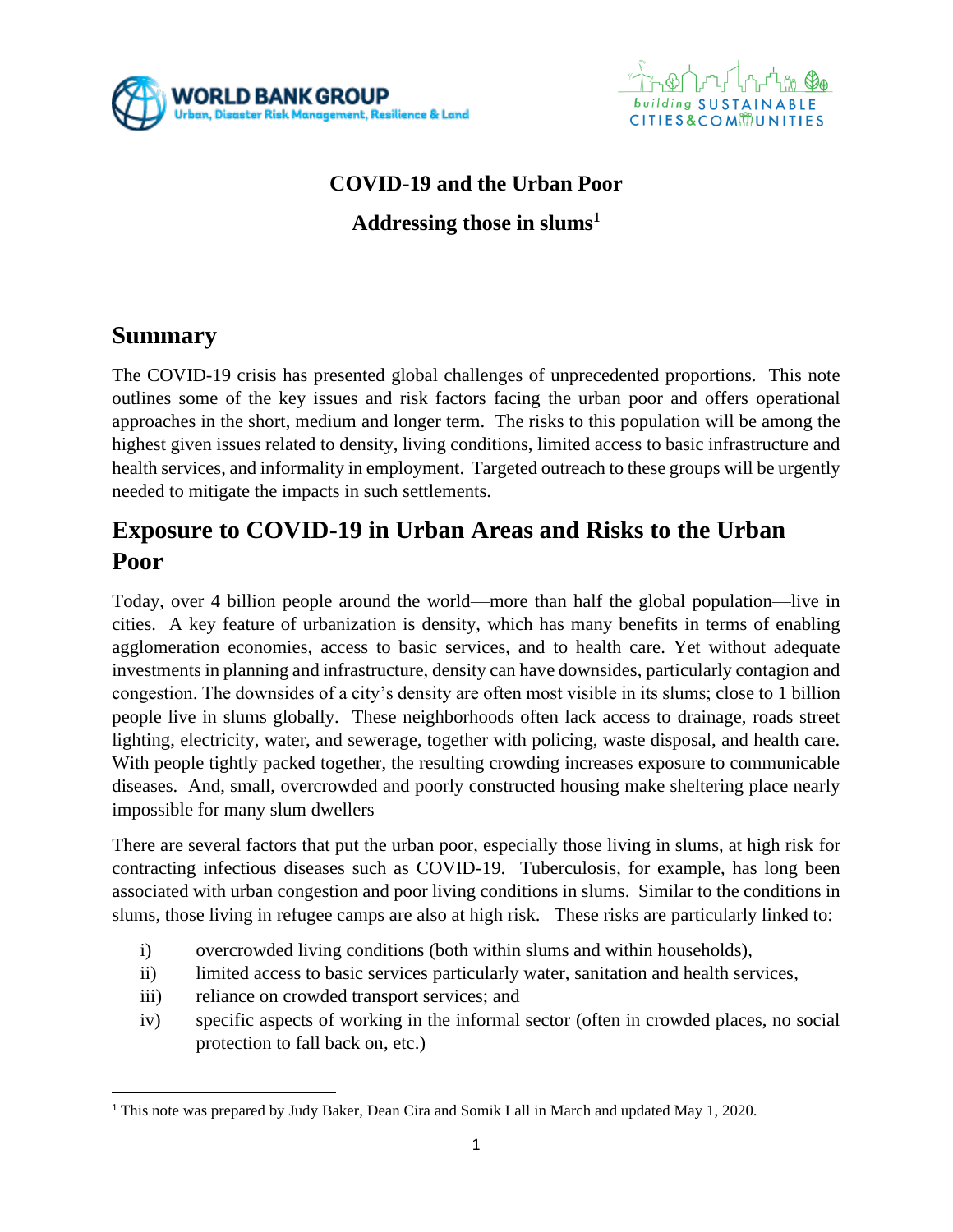



Opportunities for containment and treatment will also be difficult given challenges of reaching and isolating COVID 19 affected people in slums and it will be even more difficult to trace contacts, leaving those who came in contact equally vulnerable and without treatment or isolation. Issues of social stigma, lack of awareness, fear of losing jobs or fear due to lack of access to treatment, some urban poor suffering from symptoms may be unwilling to come forward and take tests.

Other subgroups among the urban poor such as women and girls, migrants, refugees, internally displaced persons, and the homeless population are also at high risk and would benefit from the targeted interventions proposed. Children of poor families are among the most vulnerable. School closures for many young people can lead significant loss in years of learning and some children may not return. Girls in particular are at high risk to domestic violence and unwanted pregnancies that can lead to higher dropout rates.

# **Possible Approaches to addressing COVID-19**

Despite encouraging news on possible vaccine development and the use of some therapeutics to speed recovery, managing contagion is currently the only proven strategy in the fight against COVID-19 spread in the short term and will be required in a swift and proactive way. Many developing countries still have the opportunity to learn from countries that are already facing severe crises to contain the spread from an early stage. This will require social distancing, and potentially severe restrictions on the movement of people. These strategies are, however, particularly difficult in slums.

In the medium to longer term the focus will be on economic recovery and increasing resilience. There are a number of interventions that can be prioritized to reach the urban poor to achieve these goals though they will require a scale up of activities in low income urban communities.

# **Short Term priorities**

On the front lines, civil protection and local authorities are using the skills, knowledge and operational systems designed for catastrophic disasters and the provision of sustained urban services to contain and manage the COVID-19 outbreak. To ensure those that are living in low income urban communities are not left behind, a few short term measures can help provide assistance to those most in need. These can be prioritized through our lending in Development Policy Operations (DPOs), scale up of existing Investment Project Financing (IPFs) , activation of Contingent Emergency Response Components (CERCs), Programs for Results (PforRs) and diagnostic work.

- **Identification of high priority 'hot spots'.** Diagnostic work is being carried out to identify transmission hotspots within cities by GPURL. (*see example Annex 3*).
- **Short-term water provision.** A particular challenge in providing water through some of the existing methods in informal settlements during the COVID-19 crisis, is that it generally requires households to fill water containers from a central location for household use.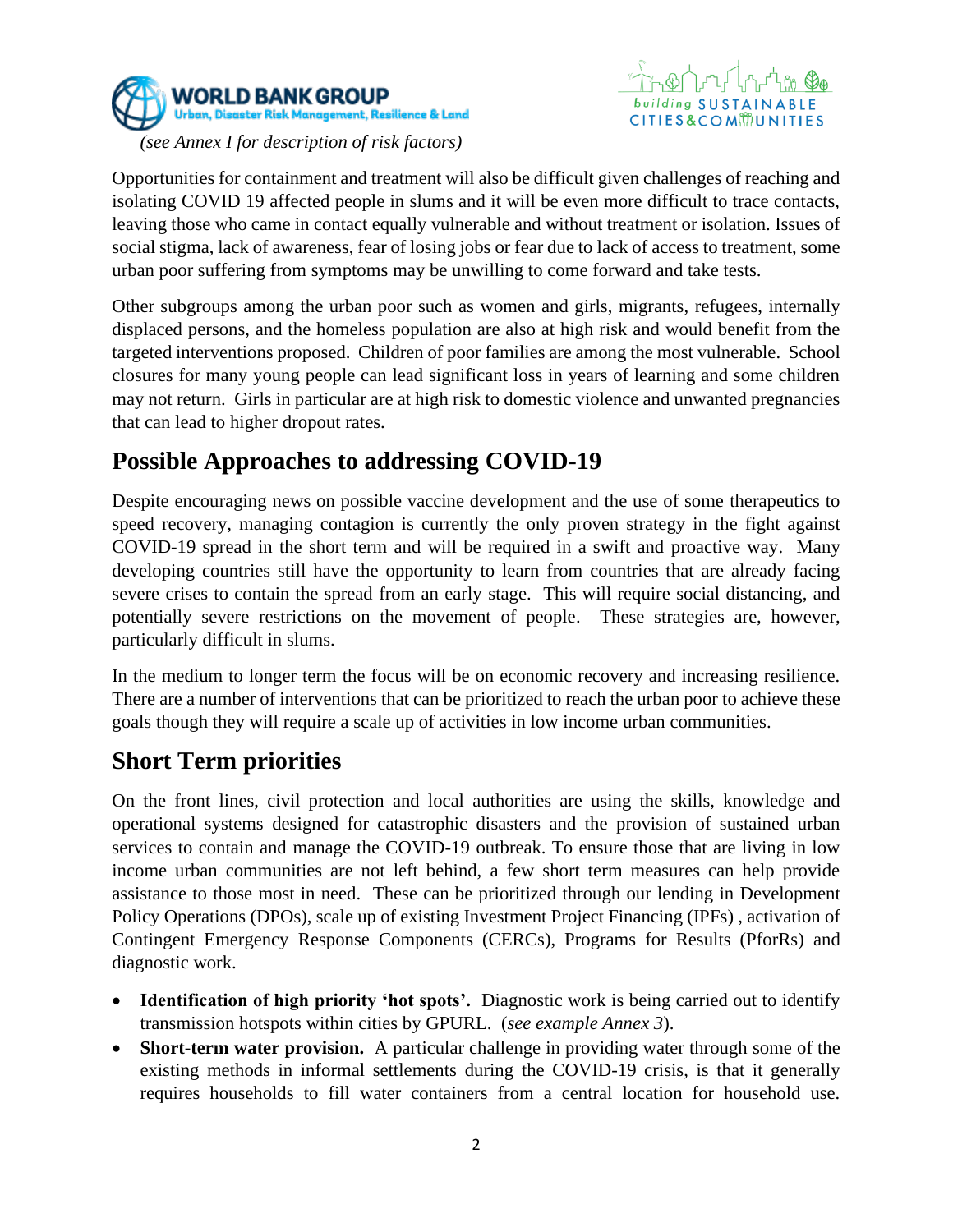



Community sanitation facilities pose the same challenges. To be effective, such delivery systems will require monitoring to ensure safe distances between users which would require community oversight and engagement, as well as community education campaigns.

- **Handwashing.** This will require awareness campaigns, with consumer-focused social marketing approaches are effective at stimulating and sustaining handwashing with soap behavior change. The distribution of hand sanitizer can also help for situations when handwashing is not feasible.
- **Community Engagement.** During the Ebola crisis in West Africa there were a number of lessons highlighting the importance of community engagement focused on Prevention, Response and Treatment and Aftermath.
- **Waste collection.** As households may be quarantined they may not have had access to waste disposal, such as taking waste to a central collection point. In slum environments where solid waste is already a major challenge, the pile up of waste can exacerbate conditions, creating a new set of health problems.
- **Access to health services**. In the short term, deploying community health workers or mobile health services for onsite testing and emergency treatment may provide assistance to those that otherwise may not be able to access services.
- **Targeted social protection schemes**. The use of targeted social protection schemes such as cash transfers in times of crisis has much precedence. For example, In the Democratic Republic of Congo, in addition to the public health response in Ebola-affected zones, US\$50 million was quickly mobilized to support a cash-for-work program to increase the resilience of communities, support the local economy, and strengthen social cohesion, thus addressing key challenges impeding recovery (World Bank, 2019).
- **Vaccinations for slum populations when it becomes available.** Once a vaccine for COVID-19 becomes available, ensuring and prioritizing access to the vaccine in low income urban areas will be critical given the high risk factors for the urban poor. Based on previous experience, this will require outreach and awareness campaigns especially at the community level, text messaging as reminders and incentivized immunization services.
- **Budget support to local governments.** As local governments are on the front line in many countries, they will be challenged with continuity through the crisis period and as Federal and State resources may be repurposed, fiscal transfers to local governments may be reduced or stopped. It will be essential to ensure that local governments (LGs) have the operating budgets to sustain salaries of municipal employees, which can continue operations and service provision including for poor areas. Second, that there are resources for basic maintenance of municipal infrastructure and equipment needed to provide services.
- **Policy actions.** As World Bank operations are preparing policies in the short term to respond to the crisis will include a mix of interventions to reduce the spread of the epidemic by flattening the curve and to care for impacted groups (health and economic impact) and reduce the risk exposure for vulnerable groups. Much of this will come through budget support, with opportunities for including prior actions that focus on urban responses that would be particularly impactful for the urban poor.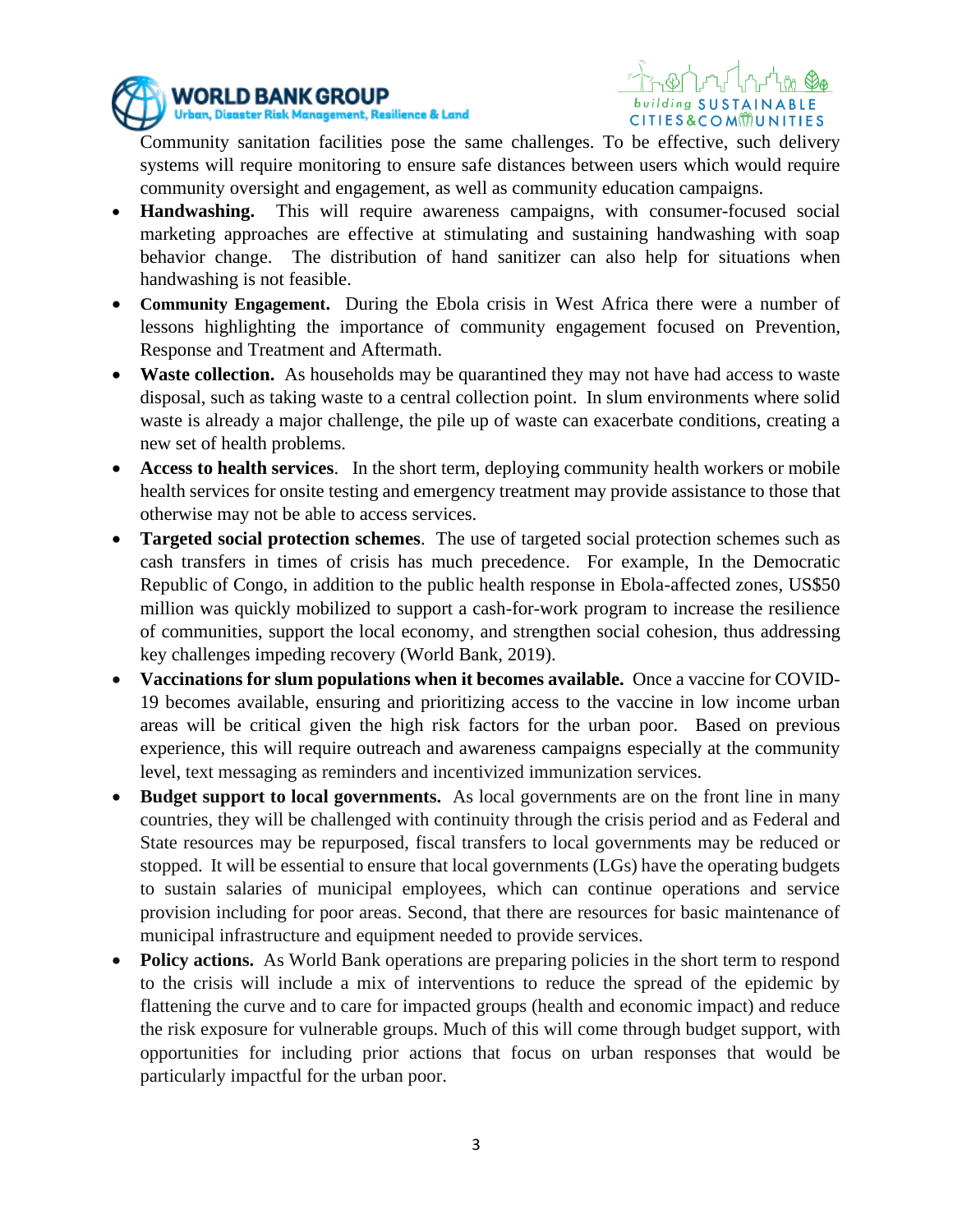



#### **Box 1: Decision support tool to anticipate COVID-19 exposure hotspots within Cities**

To help city leaders prioritize resources towards potential hotspots or places with the highest exposure and contagion risk, the World Bank has developed a methodology that can be rapidly deployed. In this methodology, exposure and vulnerability hotspots are identified based on:

-The practical inability for keeping people apart, based on a combination of population density and livable floor space that would not allow for 2m physical distancing

-Proximity to places where, even under lockdown, people might have little option but to cluster (e.g. to access public toilets and communal water pumps) in the absence of alternatives.

The methodology relies on three globally sources datasets: population, building heights, and location of key services. Because of the importance of deploying this analysis rapidly and since local data coverage may be scarce and difficult to access during the pandemic, this methodology primarily relies on global datasets. Population data are accessed from WorldPop and Facebook, and data on key services are being compiled from OpenStreetMap and the cities themselves. Data on building heights and floor space per person (at a 100m x 100m resolution) are being accessed through a partnership with the German Aerospace Center (DLR) for a range of low and lower-middle income cities. This is a central part of the puzzle as floor space per person makes the difference between density and crowding, or between Manhattan and Kibera in Kenya. Since the data structure of the algorithm is based on the grid cell, various types of spatial data can be easily brought on board.

To validate the 'hotspots' and improve accuracy of prediction, the team developing partnerships with the "Know Your City" global campaign of Slum Dwellers International (SDI), United Cities and Local Governments of Africa (UCLG-A), and Cities Alliance. Through this campaign, slum dwellers through community mapping have collected city-wide data and information on 7,712 informal settlements/slums in 224 cities.

To help city leaders and communities manage the pandemic, this decision support tool can provide an evidence-based approach to target emergency interventions that avoid a rapid spread of the virus in these hotspots.

And because there is a strong correlation between poverty and poor living conditions such as slums and informal settlements in many cities in the developing world, geographic targeting of such hotspots would provide a reliable proxy to means-based testing and help cities target emergency efforts to the vulnerable. Through geographic targeting, governments can provide the poor, irregular income earners and those whose livelihoods are affected by the lockdown with cash transfers, food distribution, and other support to reduce the pressure for them to choose between staying healthy and economic survival.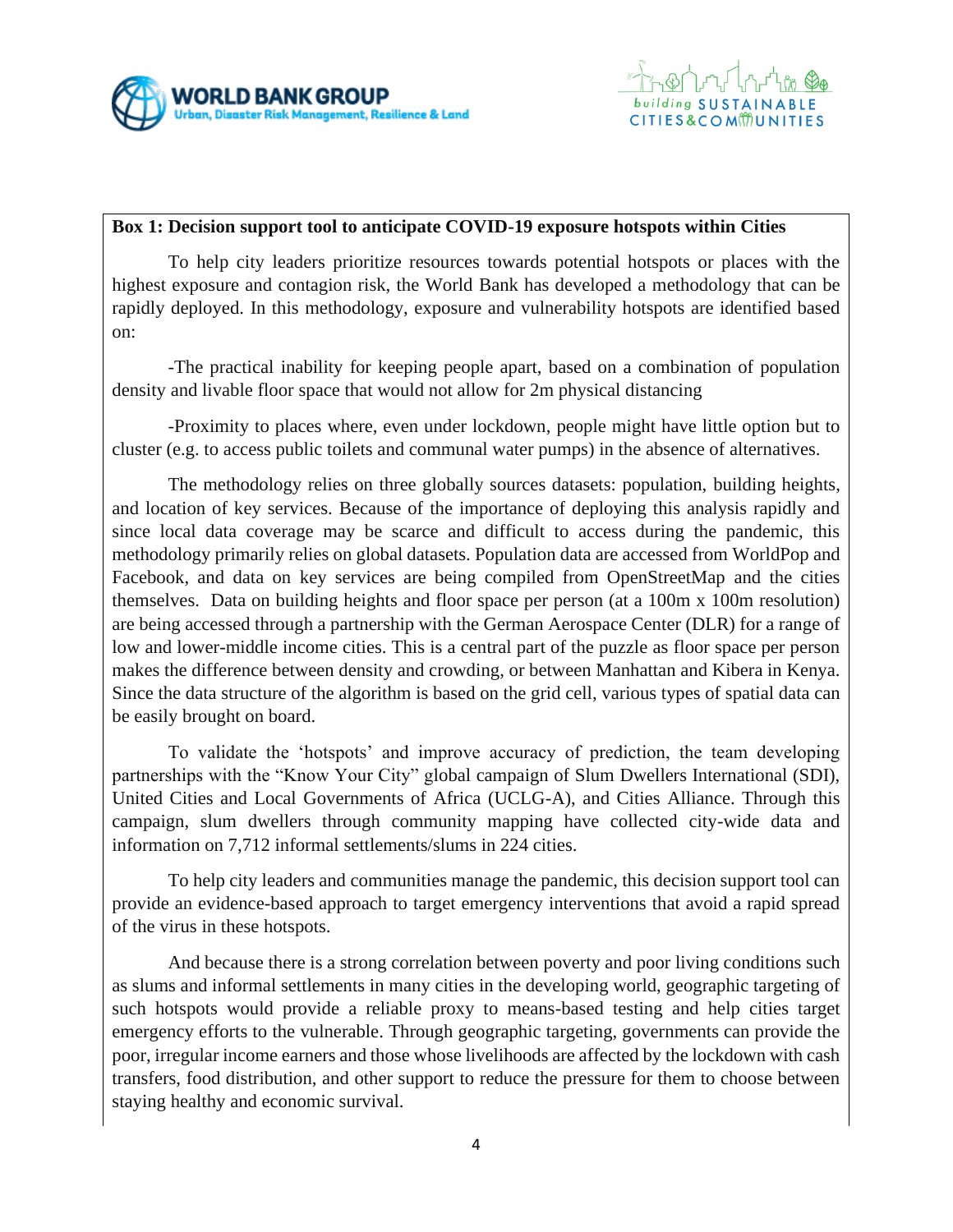

#### **Box 2: Examples of World Bank Projects reaching the urban poor during the COVID response**

**Indonesia National Slum Upgrading Program.** The Indonesia National Slum Upgrading Program targets 6,000 slums through primary infrastructure and community infrastructure grants. This project builds on three decades of engagement between the World Bank and urban upgrading programs in Indonesia, including a network of about 10,000 community facilitators on the ground. The project has a component for 'cash for works' community grants in 400 of the poorest urban communities, creating 1.2 million work-days of employment, and helping over 1 million beneficiaries. In response to COVID-19, remaining project resources are being reallocated to scale-up cash for works in 1,000 communities; generating an additional 2 million workdays (estimated) and expanding the WASH agenda. New ICT-based approaches will strengthen monitoring systems to better remotely track the effectiveness of cash for works programs; and assess COVID-19 social and economic impacts in urban areas. The existing project architecture can quickly scale and utilize the existing disbursement channels and networks. If additional resources are made available – the project has the potential (through increasing the geographic coverage and the size of grants) to rapidly disburse an estimated USD 2 billion in two years, through cash for works programs, targeting 10,000 of the poorest slums, while building new productive assets to strengthen economic recovery.

**Ethiopia Urban Institutional and Infrastructure Development Program.** The Ethiopia Urban Institutional and Infrastructure Development Program (UIIDP) is a \$860 million PforR operation providing grant financing to 117 local governments across the country for municipal infrastructure and services, institutional strengthening and local economic development that benefits 9.4 million people. UIIDP contributes significantly to the livelihoods as well as service delivery for the urban poor by improving basic urban services in poor neighborhoods through labor-intensive works such as cobblestone roads, local drainage systems, community sanitation facilities and public parks, creating around 140,000-160,000 jobs per year for the urban poor especially unemployed youths, women and vulnerable people. Local governments are encouraged and incentivized through specific performance indicators to promote job creation, support to micro and small enterprises, and women's economic empowerment. In the face of the COVID-19, UIIDP is playing a critical role to support local government response and recovery efforts by providing (i) essential municipal services—water supply, sanitation, waste management, (ii) job opportunities to the urban poor, and (ii) financial resources for emergency response and recovery offsetting losses in local governments' own source revenues. The program is further scalable through the established system by increasing yearly budget allocations in the coming 3 years supporting an expansion of job creation focused on basic infrastructure delivery and the conversion of local governments' disaster risk management system into digital and geospatial forms. This could create an additional 60- 70,000 jobs per year, thereby supporting livelihoods of the urban poor while strengthening urban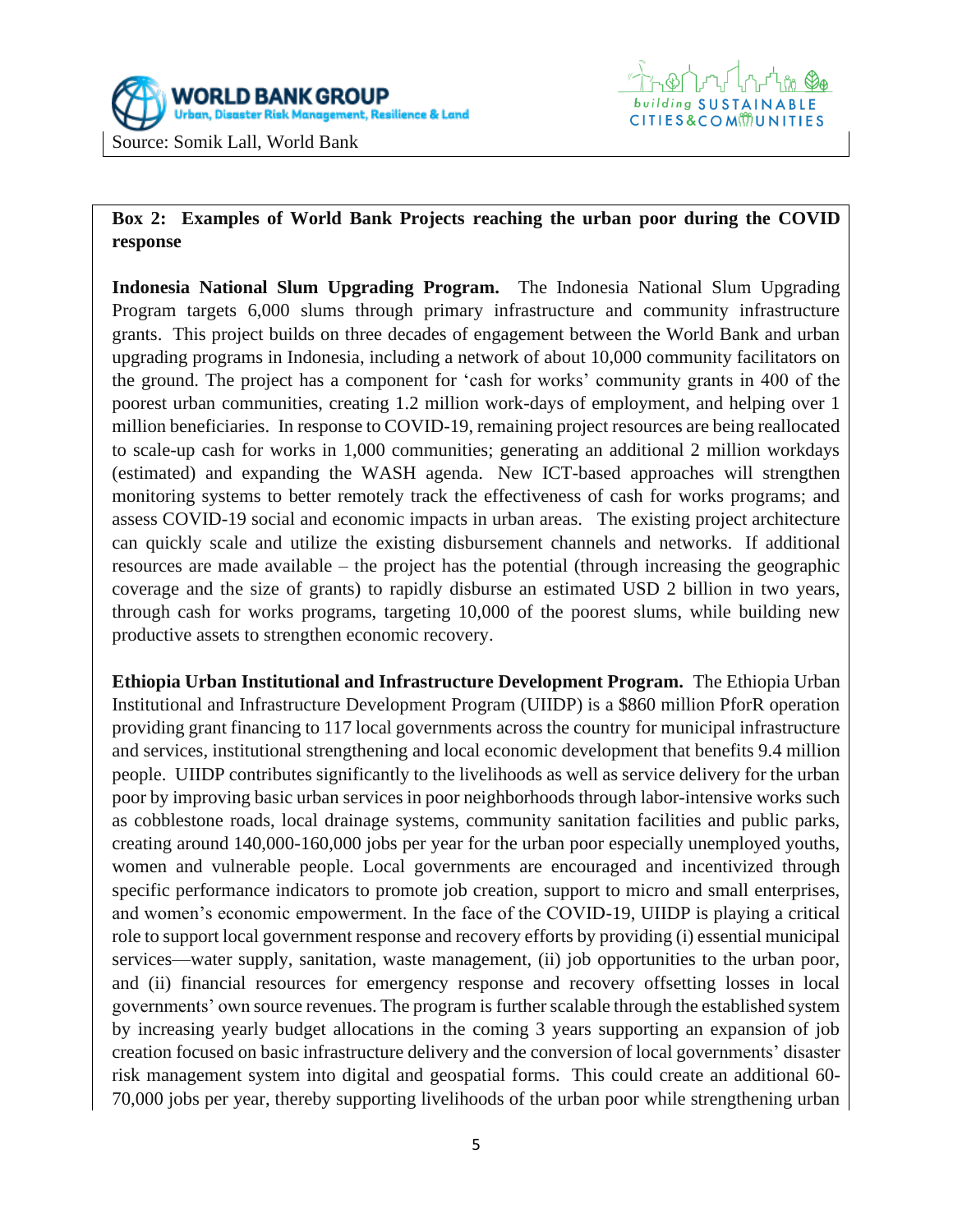



services in poor neighborhoods and economic recovery. Note that 50% of every dollar invested in labor intensive public works (e.g. cobblestones) accrues to poor community members.

Source: World Bank teams

# **Medium Term Priorities**

In the medium term countries will need to respond to the aftermath of the pandemic, and in particular the fiscal and economic crisis that will immediately follow the health crisis. For the urban sector, and for the urban poor in particular, it will be critical to take an approach that allows people to safely return to their livelihoods and education and to restart the economy with income earning opportunities for those hardest hit by focusing on labor intensive works and small firms. No regrets and sustainable investments in critical infrastructure, such as water and sanitation, solid waste management, community health facilities and centers, housing and shouing improvement will help to increase long-term resilience and preparation for the next pandemic or emergency. This can be achieved through the range of world bank instruments. These approaches align with longer term multidimensional approaches to promote economic, spatial and social inclusion for the urban poor.

**Prioritize investments that will stimulate economic activity and jobs for low income workers. Urban Community Based Projects and Labor-Intensive Works**: can be scaled in urban areas and particularly slum settlements. Such programs can focus primarily on small-scale works, using community contracting and labor that can at once provide needed improvements in infrastructure, build community capital and support short-term jobs. These can be designed as fast disbursing block grants to community groups, either as new projects or restructuring of existing projects that currently focus on urban slums, or rural focused CDD operations and can expand geographic scope to poor urban neighborhoods.

**Scale-up Slum Upgrading**: in the longer-term the Bank can support scaling-up slum-upgrading which focuses on the improvement of infrastructure and services in informal and slum settlements. This is important for building longer term resilience to shocks such as COVID, and also to reducing the social disparity that exist in cities, building longer-term community resilience and reducing future impacts of health and other crises. In the short-term a focus should be on additional financing to existing scalable upgrading projects.

**Invest in Housing Improvements:** Building on existing slum-upgrading programs, or standalone housing sector programs, funding can be provided for grants and/or low-interest micro-loans (or a combination) for housing improvements. This would get cash quickly to households to make needed shelter improvements that would build resilience to future crises, and serve to stimulate the formal and informal construction industries, on which many informal, urban poor workers rely. Investing in homes can serve to reduce spatial inequalities that exist within cities between the formal and informal sector and would serve also to build longer-term household wealth.

**Invest in Urban Agriculture:** Urban Agriculture can be a very important source of additional income and food for households. It can reduce consumption of more expensive imported food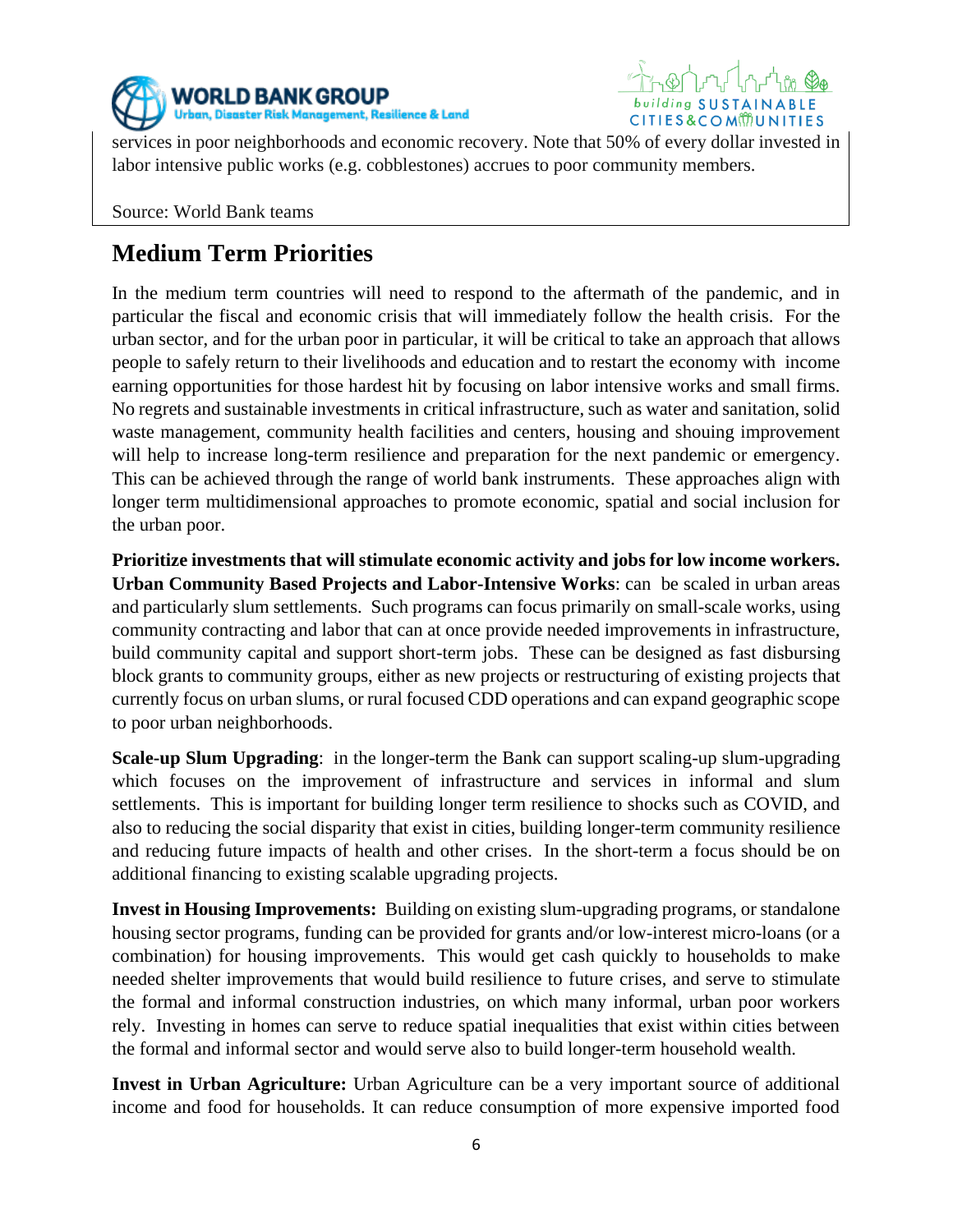



products, reduce transport costs, provide products that are highly perishable, generate income and employment, and have important impacts on environmental sustainability. Scaling existing programs would have the most immediate impact. It is estimated that some 15% of the world's food is produced in urban areas and this could be scaled up even further, with huge potential benefits for the poor. This could be done in partnership with the agriculture sector with not only short-term benefits but also longer-term scalable impacts for the food supply chain.

**Ensure Social Safety Nets for the Urban Poor:** Among the more popular safety net programs are Conditional Cash Transfers (CCTs), workfare programs, fee waivers, and targeted cash or inkind transfer schemes (e.g. food distribution, food stamps, or vouchers) all of which could be scaled up in urban areas during times of crisis. It is naturally easier to scale up an existing safety net program than to design a new one, but some countries have been able to use a crisis as an opportunity to eliminate ineffective programs and replace them with better designed programs.

**Box 3**: **Examples of World Bank Projects to scale up outreach to the urban poor for COVID recovery**

**Second Kenya Informal Settlements Improvement Project (KISIP2).** KISIP2 aims to improve the living conditions of informal settlements and its residents through (i) tenure regularization; (ii) infrastructure upgrading for basic services (roads, drainage, water, sanitation, street lighting, community facilities); (iii) improve livelihoods by increasing linkages between residents of informal settlements and social safety nets and job opportunities. KISIP1 (IDA: US\$100m) reached approximately 1.3 million residents in informal settlements providing them with tenure security (125,000 beneficiaries in 80 settlements) and improved infrastructure for basic services (1.15m residents in 35 settlements). With the current allocation of US\$150m KISIP2 expects to benefit a similar number of beneficiaries. Changes to KISIP2 that would increase its reach and impact: (i) broaden its current scope of creating labor-intensive work by adding O&M jobs for youth within the informal settlements through a community-driven approach (has already been proposed by the Government of Kenya); (ii) lower transmission costs by collaborating with agencies that already have job-creation programs in place, for example the urban roads agencies, and use MPESA (mobile money) to directly pay the workers; (iii) introduce digital job opportunities given that Kenya has a strong foundation for digital work; (iv) with the current ratio of US\$100m providing improved infrastructure to approximately 35 settlements, funding for KISIP2 will need to substantially increase to make an impact on the approx. 450 informal settlements in Kenya. With larger allocation, KISIP2 has the potential to draw similar or larger donor interest (KISIP1 attracted \$48.2 million in AFD and SIDA funding).

**Metropolitan Buenos Aires Urban Transformation Project.** Under the Metropolitan Buenos Aires Urban Transformation Project and Additional Financing (P159843), the Bank is supporting communications and digital connectivity interventions in the most visible informal settlement in the City (Barrio 31). The Bank team will also use internal budget to support the communication campaigns and provide technical support for enhancing the behavior aspects of the materials. In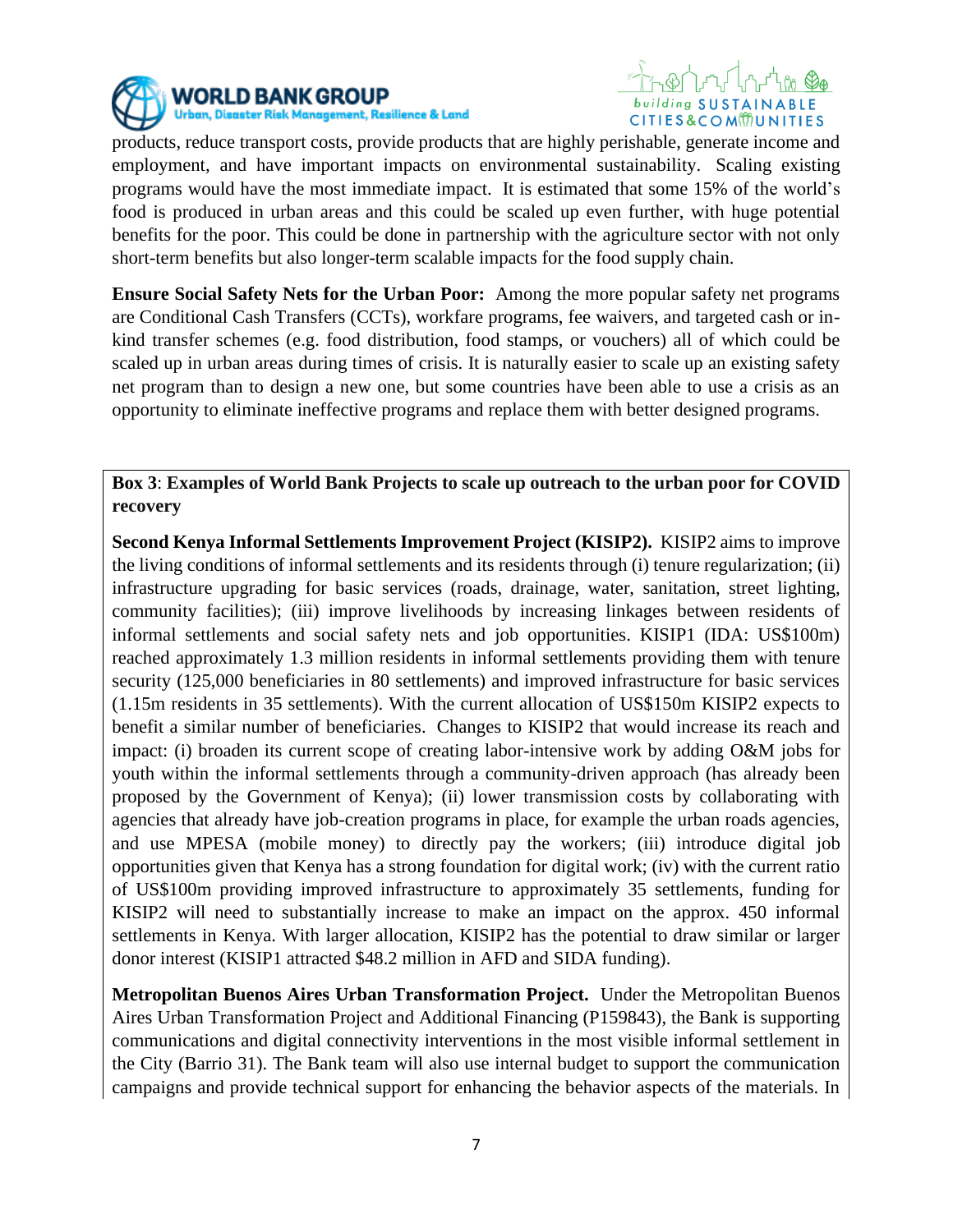



the Province, the government has requested the expansion of the current upgrading program (targeting 3 neighborhoods) to other informal settlements in order to promote local employment in the context of COVID-19 while addressing urgent basic infrastructure needs. The Province will submit a list of emergency-related actions that they would like to finance with the existing loan, including the Programa Agua Segura. The use of technology to develop a vulnerability assessment of slums in metropolitan area is also being explored. Under the Salado Integrated River Basin Management Support Project (P161798), the Province has requested a restructuring to use uncommitted funds to construct 3,200 units of social housing in urban areas for the dual purpose of job creation and providing safe housing to vulnerable populations. The restructuring will enable the Provincial Government of Buenos Aires to quickly take measures to respond to COVID-19 without canceling and starting all over again.

Source: World Bank teams

# **Longer Term priorities**

Though the COVID-19 crisis is acute and will potentially have devastating impacts in the short term, it is important to not lose sight of the daily challenges that the urban poor face and opportunities for investments that will have impacts over time to increase resilience and improve living conditions for the longer term. These priorities can be considered as multidimensional, focusing on promoting economic, spatial and social inclusion for the urban poor.

**Promote Economic Inclusion and Resilience:** This includes investments in connectivity for the urban poor to job markets through education, and better transport infrastructure and services. Investing in policies and programs to improve conditions and the rights of informal workers can have important impacts on livelihoods. To build resilience for future shocks, national and local governments have a critical role in investing in prevention and preparedness for all disaster types, including epidemics. Investments in strengthening infrastructure, risk assessments, early warning systems, linkages across agencies (e.g. emergency management and public health) and ensuring that services are designed to reach vulnerable groups such as those living in informal settlements who typically bare a disproportionate burden of impact.

**Promote Spatial Inclusion and Affordable Housing.**Spatial planning that is well integrated with transport can help to reduce inequality in access to services and amenities can help to build resilience in high risk areas where many of the urban poor live. Ensuring that policies are in place to open access to land, protect property rights and improve tenure security are important to fostering affordable housing markets, including options for low cost housing. And within low income communities, investments in clean water, sanitation, and solid waste collection have tremendous impacts on health, productivity, and welfare. Slum upgrading programs can bring an integrated package of services, improve access to affordable housing, and play an important role in building social cohesion at the community level through participatory approaches.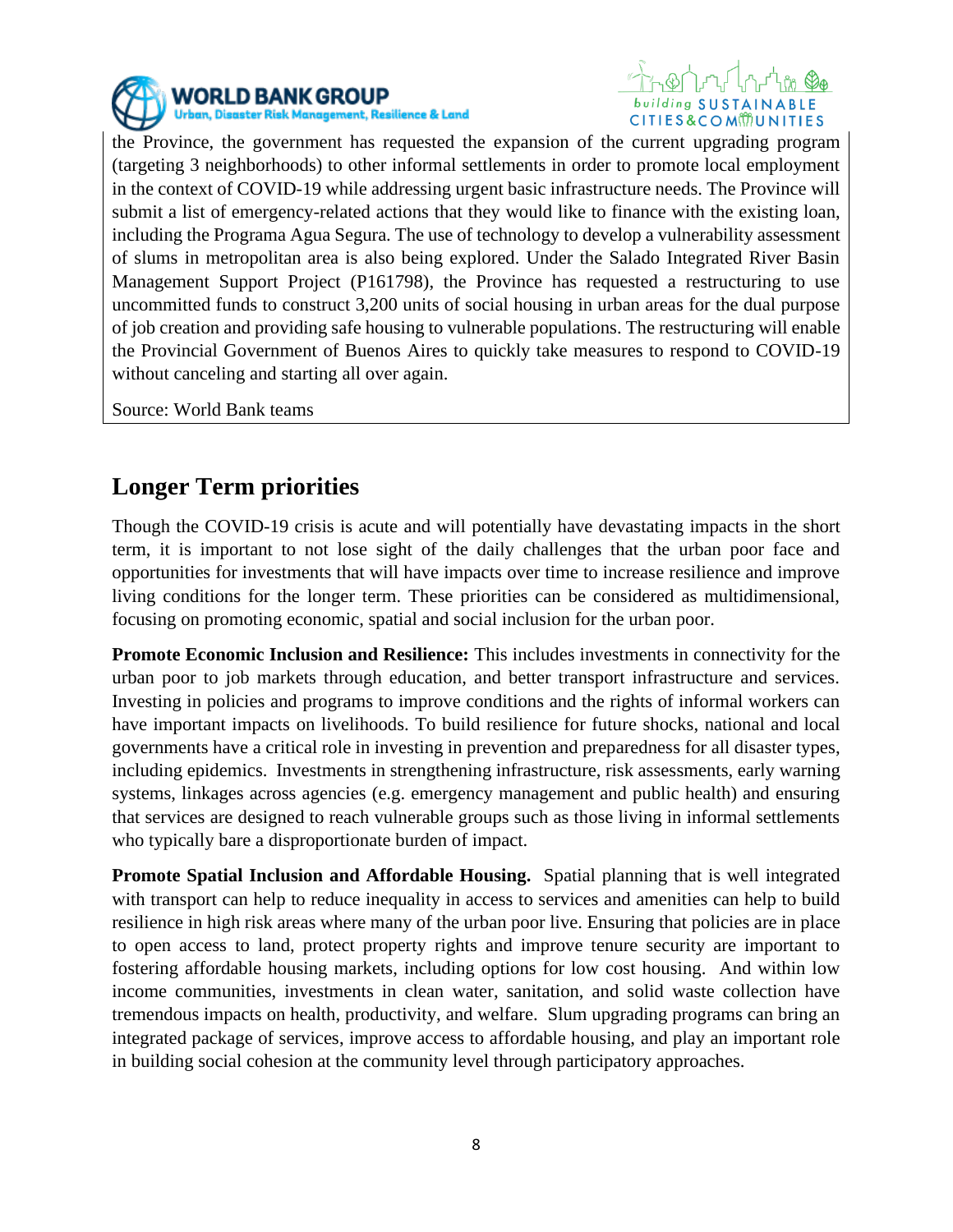



**Promote Social Inclusion.**An essential part of promoting opportunities for the urban poor includes ensuring equitable access and engendering a sense of belonging to the urban environment. Some subgroups among the urban poor are especially vulnerable such as women, the elderly, and urban migrants. For such groups, targeted social programs such as conditional cash transfers and cash for work opportunities can boost poverty reduction and inclusion. Finally, building inclusion relies on good local governance through transparent and fair decision making.

## **Annex 1: Risks to the urban poor from COVID-19**

**High population densities in slums may accelerate transmission.** Urban areas with their higher densities, may contribute to a more rapid and broader spread of some infectious diseases. This may well be exacerbated in slum areas. While not all slums settlements have higher densities than their surrounding cities, much of the time they do and slum populations are typically denser than formal urban areas. In Nairobi, for example, an estimated 60% or the population live in slums, but slums occupy only roughly 6% of the urban area (Kenya Urbanization Review). Density of population does not of itself determine the ease with which infection spreads through a population. Problems tend to arise primarily when populations become so dense as to cause overcrowding, which is characteristic of slum settlements. Overcrowding is often associated with decreases in quality of living conditions and sanitation, and hence the rate of agent transmission is typically very high in such areas. Thus, overcrowded cities or densely populated areas of cities can potentially serve as breeding grounds for infectious agents, which may [facilitate](https://www.merriam-webster.com/dictionary/facilitate) their evolution, particularly in the case of viruses and bacteria.

For example, poorer neighborhoods in Liberia's capital were linked to more intense, widespread transmission of Ebola virus disease, compared to more well-off parts of Monrovia, a pattern seen with other infectious diseases. Research shows that patients from less developed, poorer areas of the city had more contacts, with infections leading to more widespread transmission than illnesses linked to higher income areas. Middle and low-income areas had 1.5 and 3.5 times as many secondary cases, respectively, than higher income areas. Overcrowding and lack of education about how Ebola spreads and how to prevent the disease may have been contributing factors. Also, people from poorer areas were more likely to export cases to higher economic-level communities as people living in slums regularly move back and forth across the city from their jobs to their homes (Website: Center for Infectious Disease Research and Policy).

**Household overcrowding in urban slums also make behaviors such as social distancing particularly difficult.** Studies have shown significant associations between overcrowded housing and, for example, tuberculosis, hospitalization for influenza, pneumonia and other acute respiratory infections, meningococcal disease and rheumatic fever (Nkosi, V., Haman, T., Naicker, N. *et al.* Overcrowding and health in two impoverished suburbs of Johannesburg, South Africa. *BMC Public Health* **19,** 1358 (2019). Overcrowding is a particular problem for slum populations. According to a survey done by UN Habitat, the average room occupancy of slum households globally is four persons, one more than the recommended maximum of three persons per typical room size of 9 square meters (UN Habitat Slum Almanac 2015/16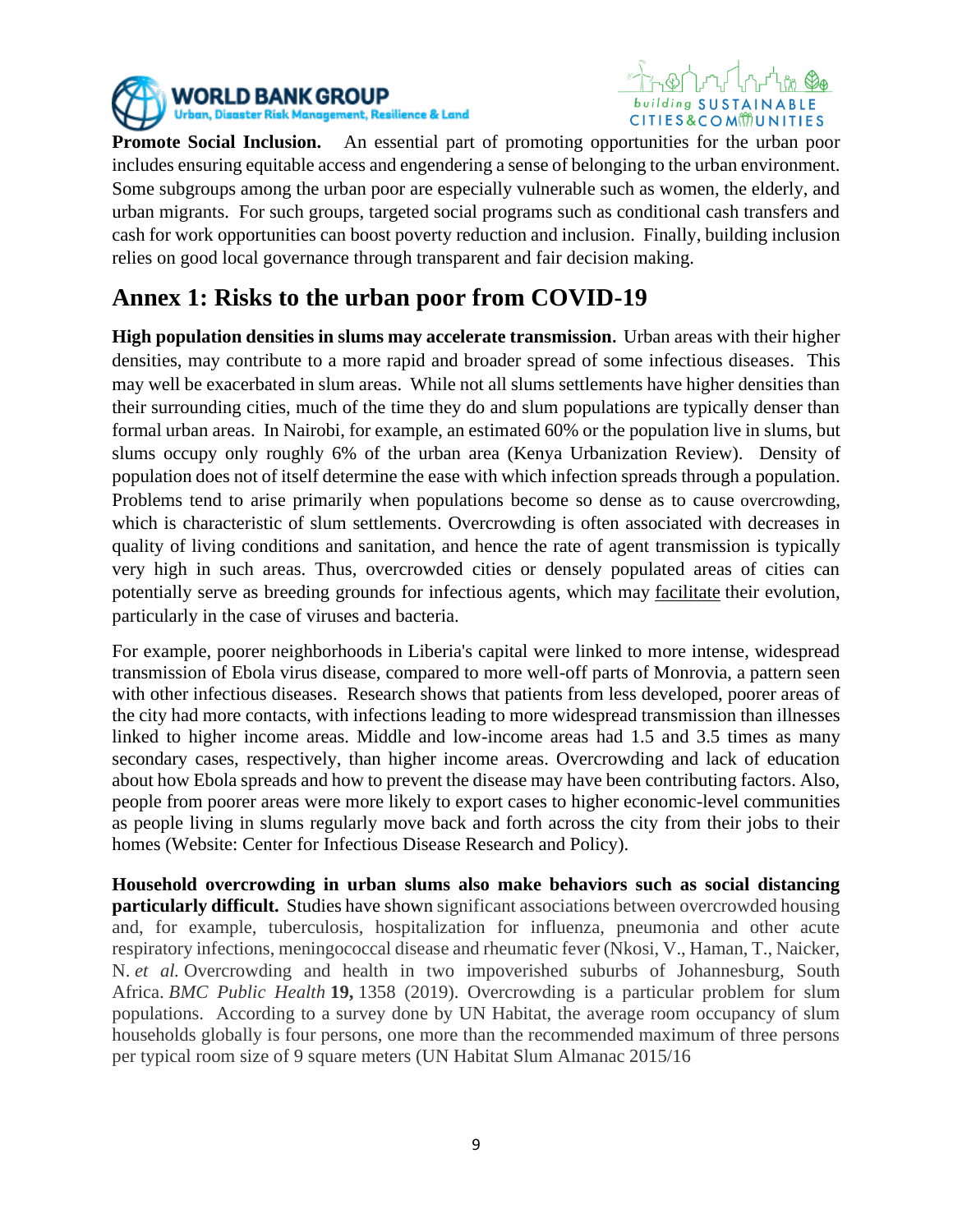





**Poor living conditions in slum settlements may exacerbate transmission slowing behavior.**  The lack of water and sanitation, in particular, has hampered efforts to slow the spread of SARS-CoV-2 and similar viruses where hand washing with soap is advised as one of the primary defenses against transmission. In countries like Kenya, access to clean piped water has actually decreased in recent years. The problem is not limited to large cities, in many countries access to water and sanitation services is much lower in secondary cities and towns, where poverty rates are often higher (Kenya Urbanization Review).

The health impacts of lack of water and sanitation are clear: One study by the Africa Population HRC (2002) found that under 5 infant mortality rates were higher in slums than in rural areas in Kenya. In cases where households have to fetch water from centralized locations such as standpipes or water kiosks, the risk of transmission of infectious diseases transmitted by personto-person contact or proximity can also increase. Such water delivery methods are common in slums throughout the world.

**Access to health services is limited.** Though urban health services are generally better in urban areas than rural, within slums this can be quite limited and distances to public facilities may be long. Besides public services, private and NGOs provide services with no quality controls on the services provided. In Maputo, Mozambique for example, in areas of high poverty distance to the nearest health facility is a common problem, and the poorest are less likely than the rich to seek medical attention. Twenty-one percent of low income neighborhoods have no health facility within 2 km of the center; 39 percent have only one health facility; and 20 percent have two. The number of poor households with no access to a health facility within 2 15 km is three times as high as for nonpoor households. This may explain why traditional medicine is still commonplace at the neighborhood level as it is the only health service available.<sup>2</sup>

Accessing hospital services can be prohibitive, in some countries requiring proof of residency, fees, or bribes that are unaffordable for the urban poor. For populations particularly vulnerable to COVID-19 such as the elderly, the lack of access to health services will have a significant impact on mortality rates.

**Reliance on crowded transport services increases contagion risk.** While many of the urban poor particularly in Sub-Saharan Africa and South Asia rely on walking as their primary source of transport, many others rely on informal transport for access to employment and services. Throughout the developing world Tuk Tuks, jeepneys, matatus, minibuses, taxis and other shared vehicles are common modes of transport for many of the urban poor who cannot afford their own source of private transport such as motorbike or automobile. These shared services move frequently from location to location in a given city, and are often overcrowded. This mobility creates another risk factor, not only within slums, but also across different areas of the city.

**Working in the informal sector poses risks.** The vast majority of the urban poor work in the informal sector. An estimated 85 percent of all new employment opportunities around the world occur in the informal economy (UN Habitat, 2015). Urban informal workers are typically engaged

<sup>2</sup> World Bank, 2017, Maputo Urban Poverty and Inclusive Growth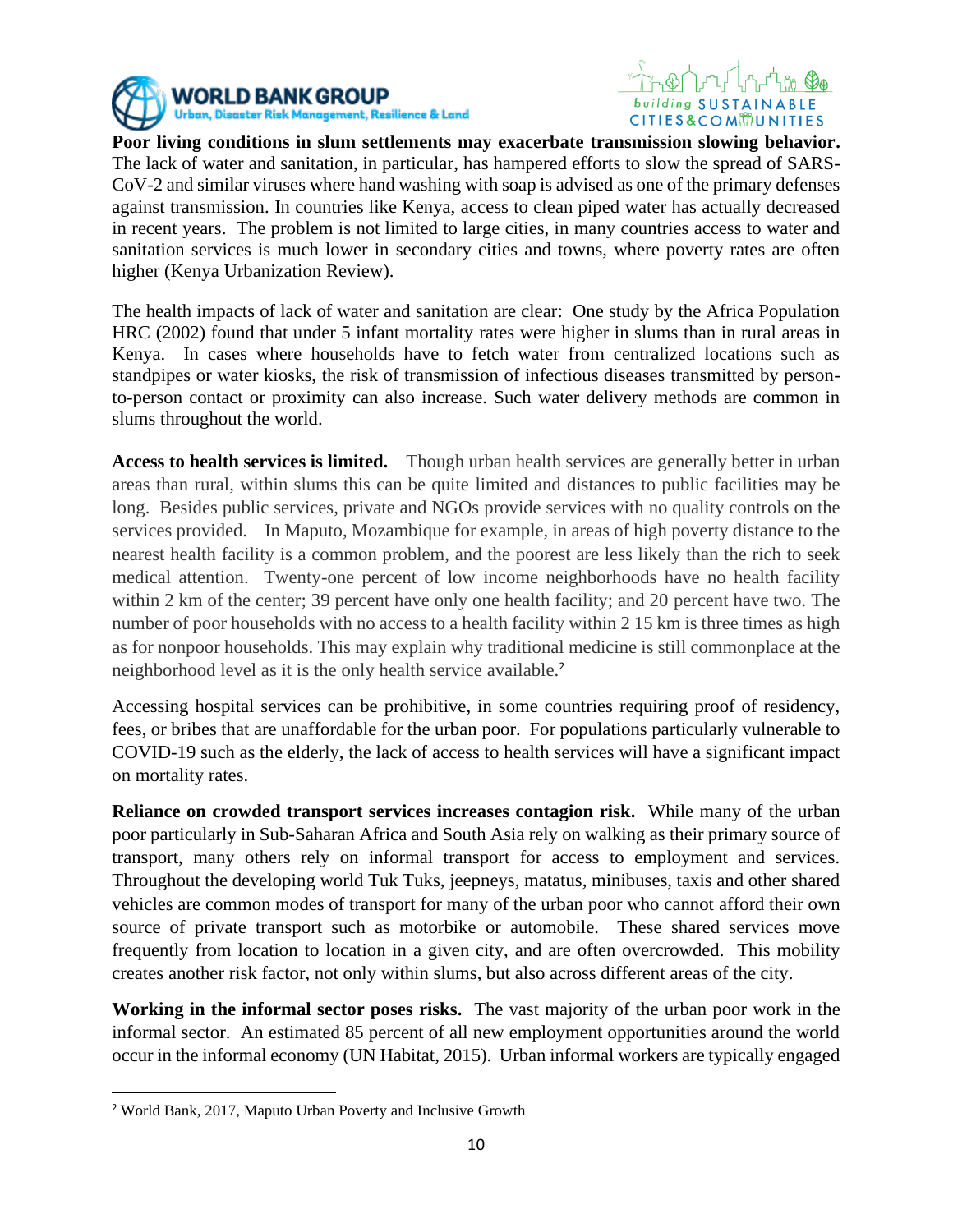



in the following broad categories of work; domestic work (maids, housekeepers, nannies, care providers); home-based work (subcontractors for factories (garment makers), artisan or craft makers, mechanics/repairmen); street vending (food stalls, retail kiosks), construction work, and waste picking (ILO, 2013). Informal works might also be employed illegally in formal enterprises such as restaurants, offices or factories.

Conditions for informal workers come with a lack of labor regulations and social protections, possible exposure to environmental and health hazards, lower wages, and an increased vulnerability to shocks and exploitation.

With the spread of COVID-19, workers in the informal sector will be especially vulnerable to rapid disease spread for working in close contact, even those who do home-based work given crowded living conditions in slums. As economic activity in countries will slow down dramatically, the loss of income to the urban poor will have detrimental impacts on households given the lack of social protections, savings, or safety nets. Such impacts may be greater than on poor rural households given the heavier reliance on the cash economy by the urban poor.

**Women and children are at higher social risk as a dire consequence of COVID-19.** A recent study points out that there are direct and indirect linkages between epidemics and increased gender biased violence  $(GBV)$ .<sup>3</sup> In particular, enforced isolation with violent family members could give rise to increased risk of domestic violence not only against women and but also children. The economic impact on the urban poor will have a further compounding gender effect; when schools are closed and gender norms force them to discontinue working, women may face potential difficulties to re-enter the labor market. There will likely to be also a negative educational and health impact on poor children for whom schools are not only a source of education but also of a healthy meal.

**Demographic dividend.** While a large share of urban populations in Sub Saharan Africa and South Asia live in slums, their vulnerability to COVID19 may be somewhat mitigated given the youth bulge in these regions. With a median age of 18.3, 43% of its population under 15, and less than 5% of elderly (population aged 65 or over), sub-Saharan Africa is by far the youngest region in the world). The combination of reduced infant mortality and falling fertility rates has created the conditions for a "youth bulge" in South Asia. However, in Europe and Central Asia, population is aging despite only limited improvement—and in some cases, deterioration—in life expectancy. The median age rose from 26 in 1960 to 34 in 2010 and is expected to reach 44 in 2050, driven by declines in fertility. The particular vulnerabilities in the region are clearly visible in Italy and Spain.

<sup>&</sup>lt;sup>3</sup> This includes: (1) economic insecurity and poverty-related stress; (2) quarantines and social isolation; (3) disaster and conflict-related unrest and instability; (4) exposure to exploitative relationships due to changing demographics; (5) reduced health service availability and access to first responders; (6) inability of women to temporarily escape abusive partners; (7) virus-specific sources of violence; (8) exposure to violence and coercion in response efforts; and (9) violence perpetrated against health care workers. (Peterman et al. 2020. Pandemics and Violence Against Women and Children)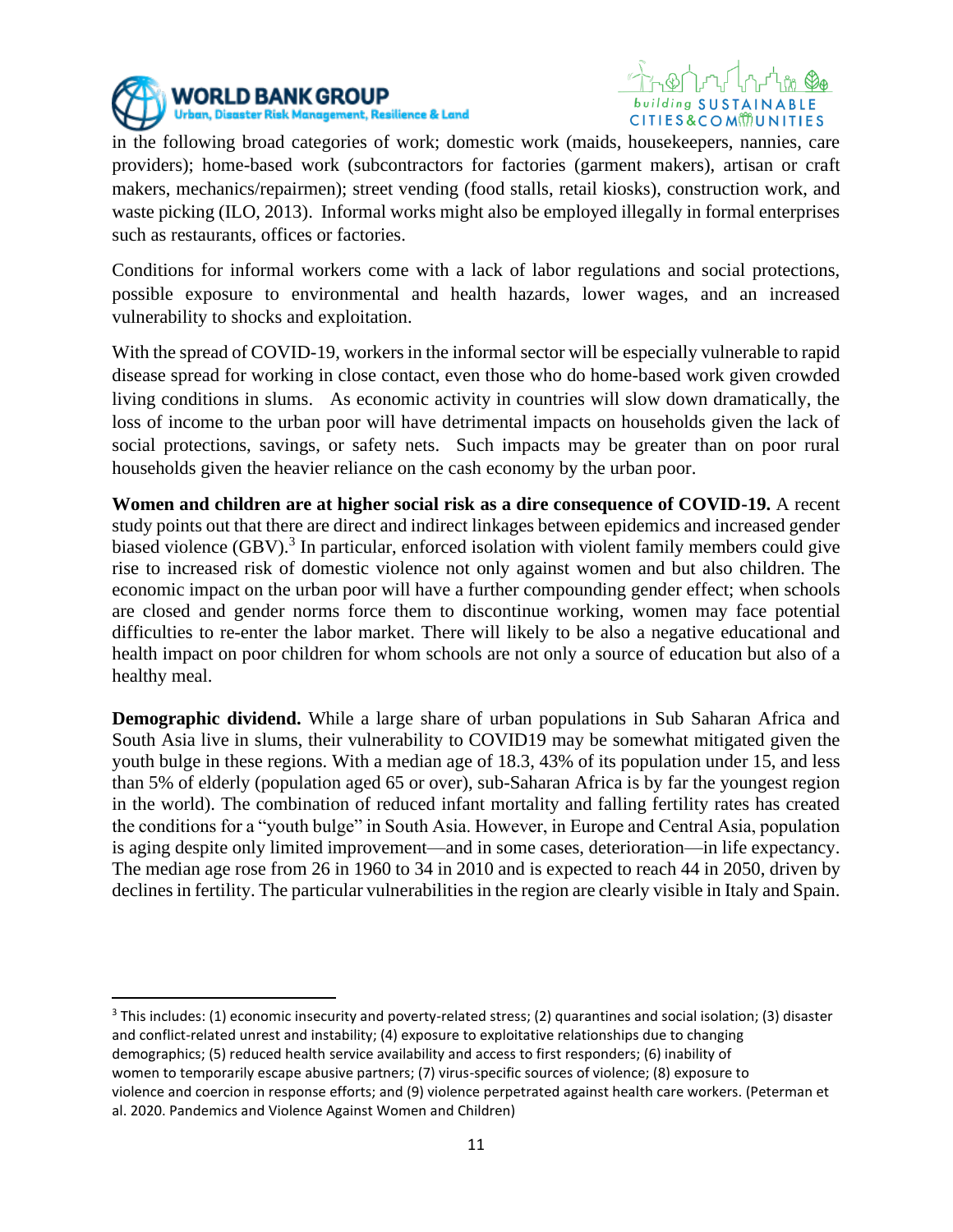



### **Annex 2: Short Term Interventions and Operational Responses**

**Short-term water provision.** In the medium to long-term, investment in networked water delivery systems with household connections will need to be stepped up. In slums, household connections to a water network are often impeded by the informal occupancy of the housing and by laws that often prohibit such investments in informal settlements. Other options can be pursued. This includes, for example, point source vendors, mobile water vendors, and value-added water vendors. All of these options are often found in slum settlements. However, a challenge in providing water through these means in times of outbreaks like COVID-19, is that it generally requires households to fill water containers from a central location for household use. Community sanitation facilities such sanitation block, pose the same challenges. To be effective, such delivery systems will require monitoring to ensure safe distances between users which would require community oversight and engagement, as well as community education campaigns.

**Handwashing.** Acute respiratory infections, such as pneumonia, and diarrhea are the top worldwide leading causes of childhood mortality, accounting for about two-thirds of deaths among children under age five. Research shows that, if widely practiced, handwashing with soap could reduce diarrhea by almost 50 percent and respiratory infections by nearly 25 percent. According to the World Bank's now defunct Water and Sanitation Program, handwashing with soap, promoted through intensive and small-scale interventions, can stimulate handwashing with soap behavior change and prevent certain diseases. There has, however, been limited experience with scaled programs, with some exceptions. The greatest impediments to scale are a lack of investment in sanitation infrastructure, especially in low-income settlements. Lessons also suggest that medicalized, didactic education approaches alone are not adequate to change behavior and that consumer-focused social marketing approaches may be more effective at stimulating and sustaining handwashing with soap behavior change. Some lessons from national scale handwashing program, such as those in Vietnam and Indonesia, suggest that:

- Behavior change messages must be based on research and developed by professionals
- Consistent messages and information about the critical times for washing hands will improve implementation efficiency
- Implementers need to be trained in behavior change promotion techniques
- Building on earlier handwashing works to jumpstart partnerships
- A national logo is valuable to unite all stakeholders around the common message and campaign.

**Community Engagement.** Slums are prone to disease outbreaks like HIV, Cholera and, as most recently demonstrated, Ebola. There is no reason to believe they would less impacted from potential outbreaks of highly contagious disease like COVID-19. Slum populations are vulnerable for many reasons, including those articulated above. But effective community engagement may help to blunt the impact of outbreaks in environments where these marginalized communities remain particularly at-risk often within a context of poorly functioning health systems generally.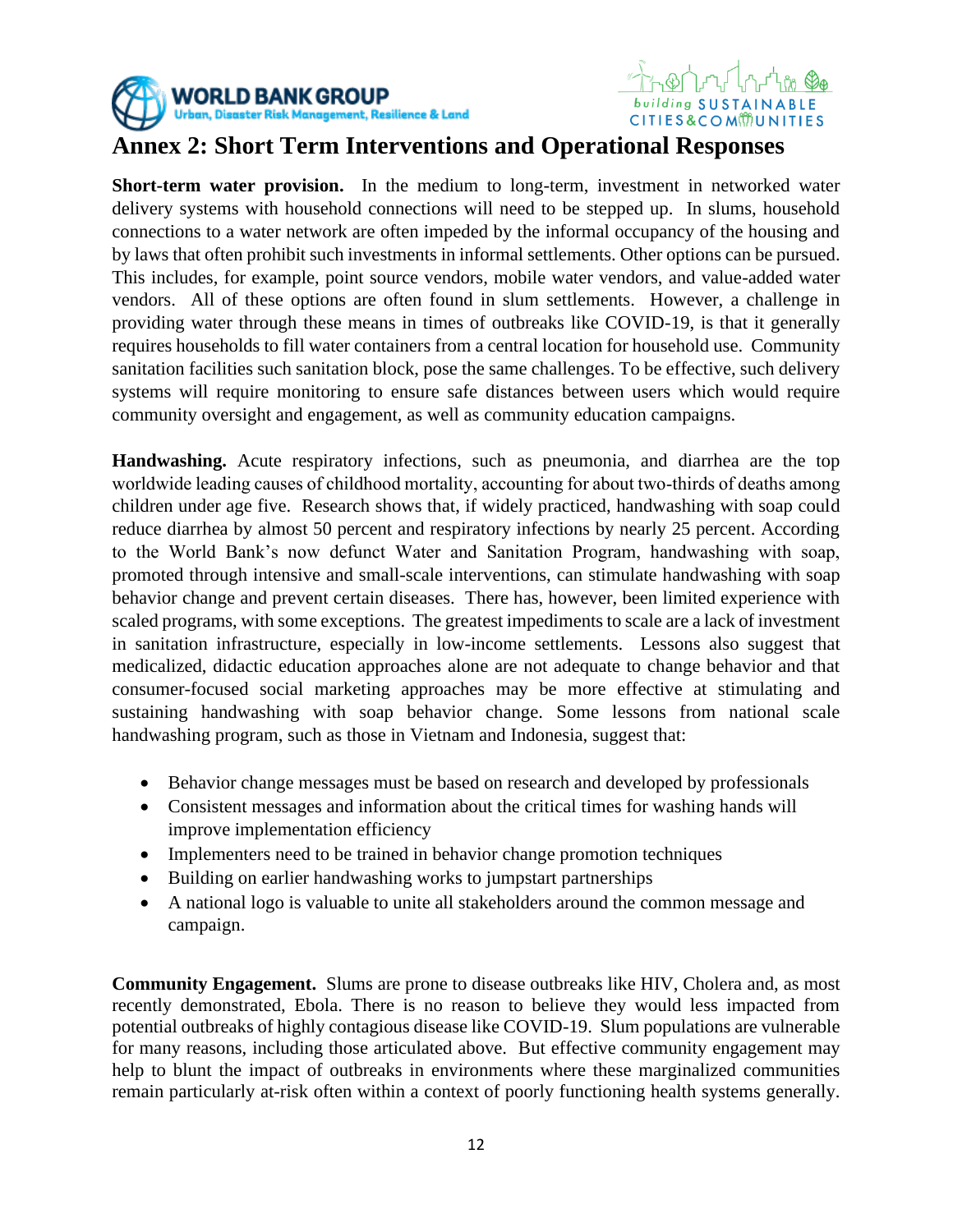



The recent Ebola outbreak in West Africa provides some guidance on the importance of rapid community engagement in the face of health crises. Lessons from Liberia suggest that community engagement support needs to focus on Prevention, Response and Treatment and Aftermath. Prevention includes training and awareness, hygiene, infrastructure, surveillance, and mobility restriction. Response and Treatment include referrals, quarantine management, care provision and body burial and disposal. Aftermath include taking care of orphans, survivors and memorializing the impacted. Some takeaways from community engagement strategies from Liberia during the Ebola suggest that to some extend locally affected populations can, in effect, govern themselves by engaging in medical self-surveillance, self-management, and self-triage. In the short-term, risk can be moderated, in part, by ensuring that required daily resources and that informational demands meet local populations "where they are." In the long term, efforts need to focus on equipping local communities with the material and knowledge resources to respond effectively and to help build a surveillance infrastructure that can inform a stronger post-epidemic local and state governance architecture. Effective community engagement and responses must build on existing social and community structures and needs to delegate leading roles in overall communitybased measures to women. In the long-term, however, governments must continue to build effective health systems that are inclusive.<sup>4</sup>

**Ensure waste collection.** During the Ebola Crisis, as households were quarantined that may not have had access to waste disposal, such as taking waste to a central collection point. In slum environments where solid waste is already a major challenge, the pile up of waste can exacerbate conditions, creating a new set of health problems. Beyond ensuring that waste is collected in slum areas, one innovation during the Ebola crisis was the use of Pee-Poo bags,5 which can be used where other sanitation options are not possible. The challenge with Pee-Poo bags, however, is that they must be disposed of, and for quarantined populations unable to leave their residence for several weeks this, along with general daily household rubbish, meant a large volume of waste produced in a small area with few options for disposal. One response some humanitarians used was to provide large plastic bags and drive to collect waste, which was collected and burned (Oxfam, 2016).

**Expand access to health services**. Given limited health services in slums, ensuring access to medical services to those that are at high risk will be necessary. In the short term, deploying community health workers or mobile health services for onsite testing and emergency treatment may provide assistance to those that otherwise may not be able to access services. In Liberia during the Ebola crisis, the Ministry of Health developed the Infection Prevention and Control Program, which facilitated quarantines, triaging, and risk communication, including provision of hand pumps, latrines, and sanitation protocols as well as hand wash stations and buckets to

<sup>4</sup>[Community-Centered Responses to Ebola in Urban Liberia: The View from Below](https://www.ncbi.nlm.nih.gov/pmc/articles/PMC4391876/) Sharon Alane Abramowitz,

Kristen E. McLean, Sarah Lindley McKune, Kevin Louis Bardosh, Mosoka Fallah, Josephine Monger, Kodjo Tehoungue, Patricia A. Omidian, PLoS Negl Trop Dis. 2015 Apr; 9(4): e0003706. Published online 2015 Apr 9. doi: 10.1371/journal.pntd.0003706

<sup>5</sup> Pee-Poo bags are an emergency response option that can be used before latrines can be constructed. They are distributed to reduce high-risk defecation practices following an event and the transmission of faecal-oral disease in areas of high population density (Oxfam, 2016, available at http:// www.urban-response.org/resource/23745).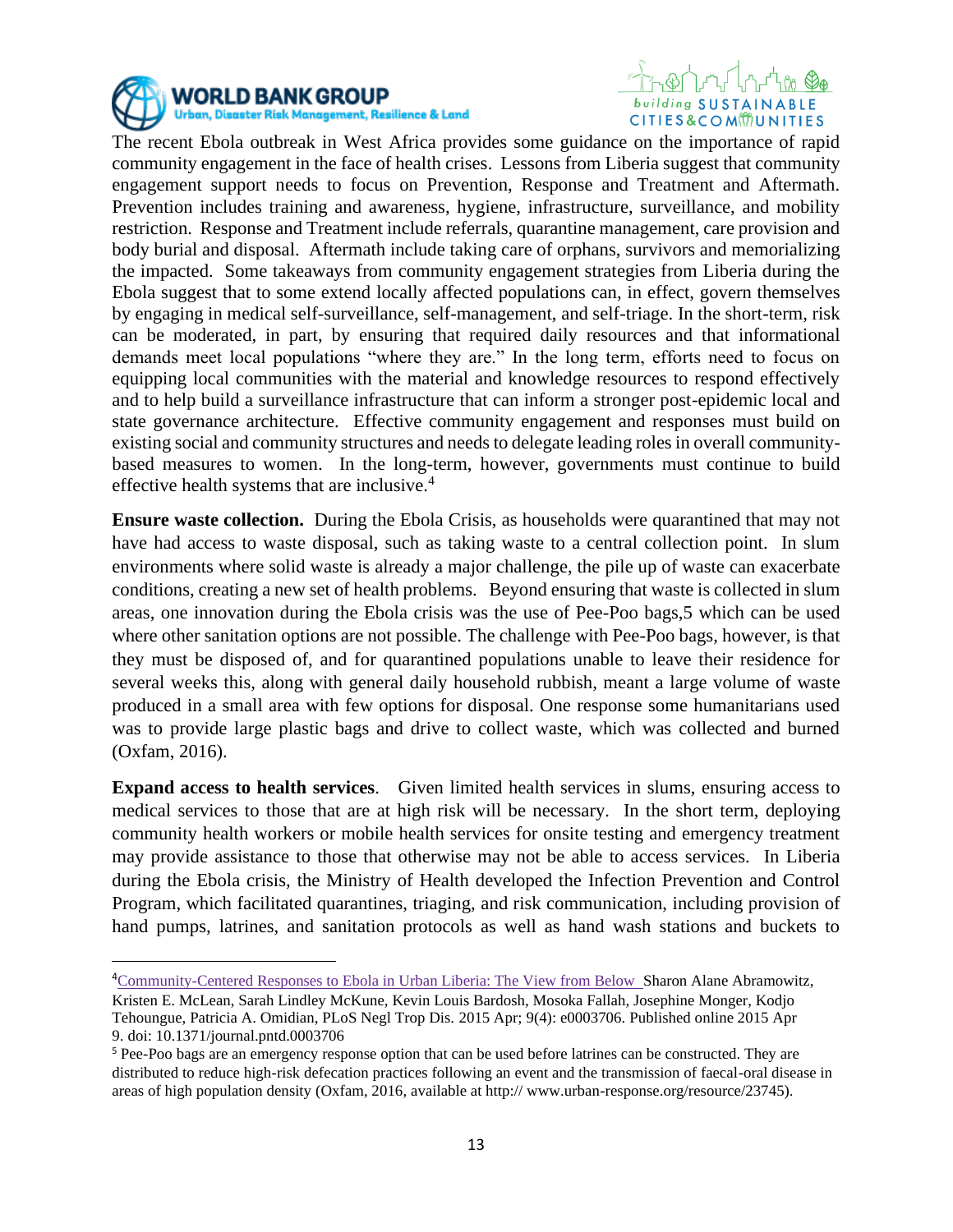



communities. Mental health support workers, while not available to all affected individuals, travelled to communities to support victims and survivors. <sup>6</sup>

**Targeted social protection schemes**. The use of targeted social protection schemes such as cash transfers in times of crisis has much precedence. For example, In the Democratic Republic of Congo, in addition to the public health response in Ebola-affected zones, US\$50 million was quickly mobilized to support a cash-for-work program to increase the resilience of communities, support the local economy, and strengthen social cohesion, thus addressing key challenges impeding recovery (World Bank, 2019)<sup>7</sup>. A successful pilot of 10,000 beneficiaries, half of whom are women, in Ebola hotspots is being progressively expanded to create 100,000 temporary jobs and social infrastructure across all 22 Ebola-affected areas. This program is a prime example of the role social protection plays in the humanitarian-development nexus, and it has been integrated into the government's Ebola Integrated Response Plan (2019), with the DRC Social Fund (FSRDC) leading the "community work" sub-pillar in collaboration with UN partners.

Other countries have been able to adaptive social protection programs to scale up during times of crisis and meet the needs of the most vulnerable. For example, in response to the acute food crisis in North-East Nigeria, Somalia, South Sudan, and Yemen in 2017, through a number of World Bank projects, cash was delivered to the affected population to enable purchase of food, strengthen community resilience, and maintain service delivery to the most vulnerable in those countries.

Thus far under the COVID-19 crisis, the most widely used measures include cash transfers (30 programs), followed by wage subsidies (11), subsidized sick leave (10), and various forms of subsidized social security contributions and unemployment insurance (World Bank Social Protection Review (March 20, 2020).<sup>8</sup> Many of these programs are in OECD countries, and eligible beneficiaries work in the formal sector.

Given the importance of social distancing, the identification of those in need and the delivery of such assistance will require new approaches to avoid the use of delivery points. A few countries are using delivery innovations, for example Jordan (new cash program using same registration form of existing schemes), Japan (uploading transfers on phones), and Romania (enhanced electronic processes for benefits). For those living in slums, there is precedence with the use of mobile phones for money transfers such as M-PESA, which has been used in Kenya and elsewhere for the transfer of safety net programs. Such programs could be quickly adapted for the transfer of safety net resources to those most in need.

Identification of the poorest, particularly in the absence of an existing registry of low income beneficiaries, will also provide challenges under conditions of social distancing. Approaches such as self-targeting (in keeping benefits low), geographic or demographic targeting, or proxy-means testing will need to be adapted.

<sup>6</sup> <https://www.tandfonline.com/doi/full/10.1080/16549716.2019.1662682>

<sup>7</sup> <https://blogs.worldbank.org/voices/getting-funds-workers-front-line-critical-ending-ebola-outbreak>

<sup>8</sup> Weekly note sent by Ugo Gentilini, March 20, 2020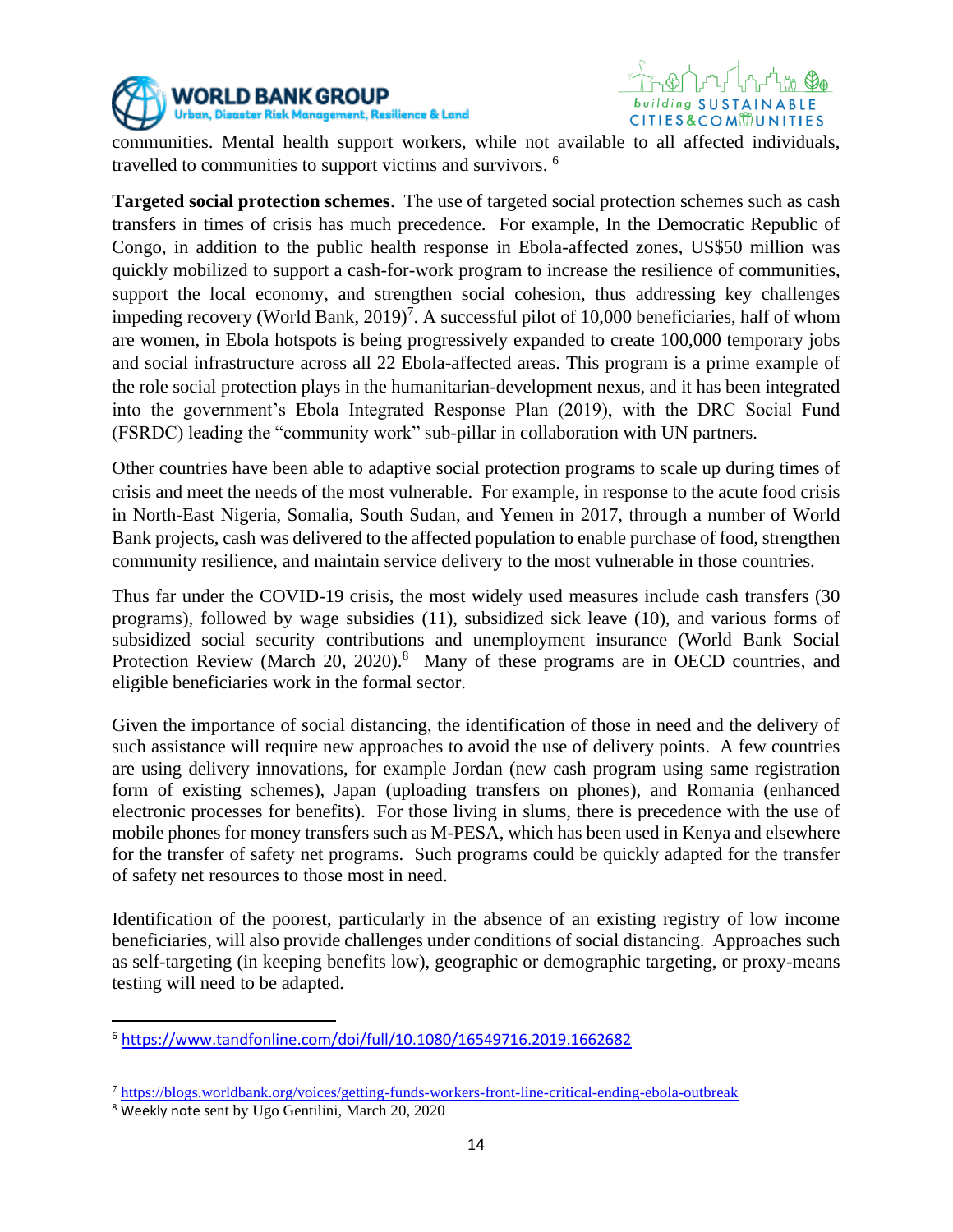



At the same time, disruptions to livelihoods of the urban poor need to be minimized through adequate social support. For example, it is important to address issues such as tenant evictions and repossession of collateral for those unable to pay back their loans due to loss of income, and to ensure continuous provision of basic public services, such as water, electricity, and gas, with nonpaying customers.

**Ensuring vaccination for slum populations when it becomes available.** Once a vaccine for COVID-19 becomes available, ensuring and prioritizing access to the vaccine in low income urban areas will be critical given the high risk factors for the urban poor. Based on previous experience, this will require outreach and awareness campaigns especially at the community level, text messaging as reminders and incentivized immunization services.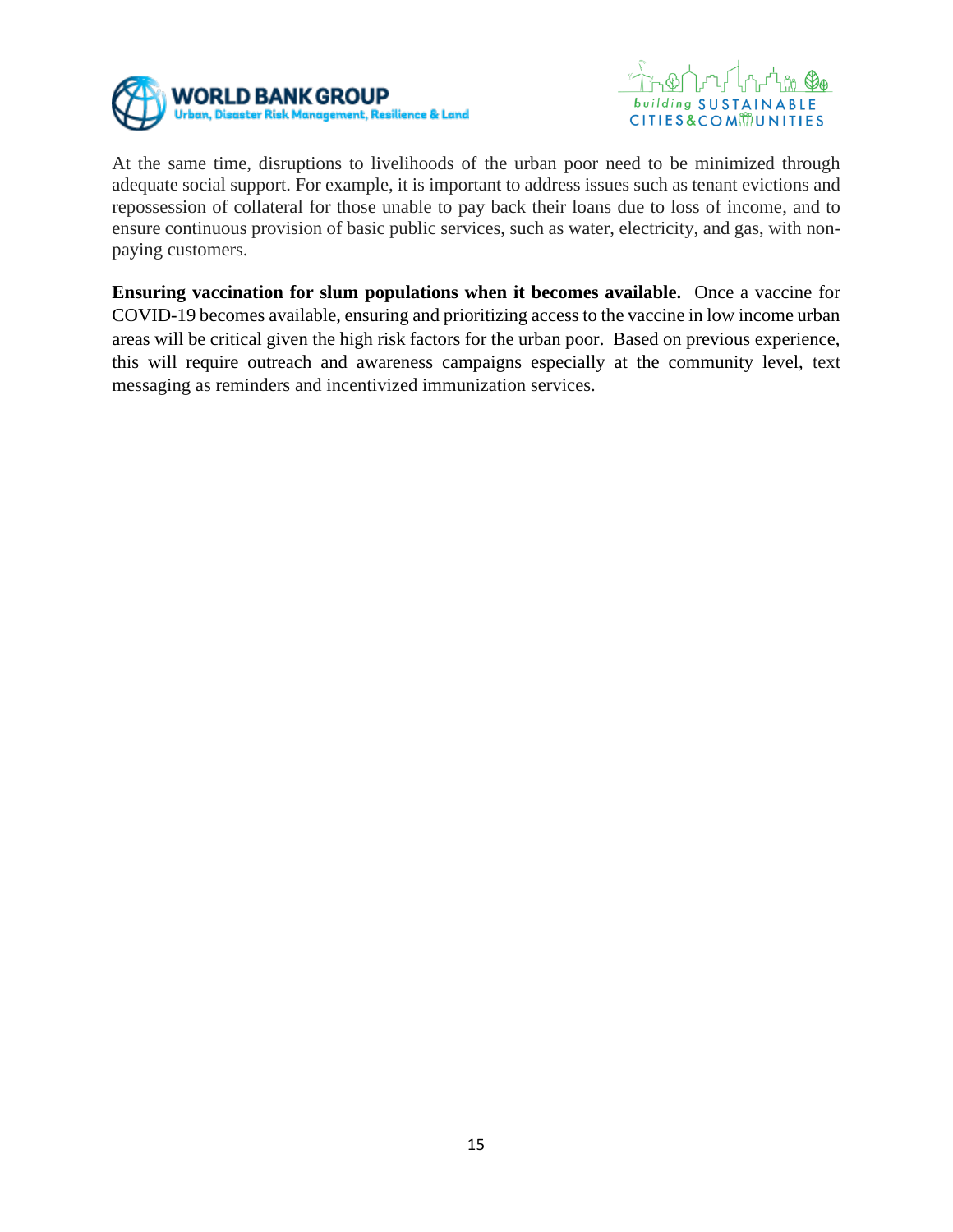

## **Annex 3: Identification of Transmission hotspots in cities<sup>9</sup>**

#### **Risk Exposure.**

To help city leaders prioritize resources towards places with the highest exposure and contagion risk, the World Bank has developed a methodology that can be rapidly deployed.

building SUSTAIN

**CITIES&COMMUNITIES** 

However the COVID 19 pandemic calls for seriously limiting social interactions. As no vaccine is currently available, prevention and containment currently appear to be the only viable strategy in the fight against the virus; health systems are unlikely to cope once containment is breached. Maintaining social distance and frequent hand washing appear to be potent mitigation strategies. Social distancing measures, especially large-scale legally enforced lockdowns are being applied in many countries.

**However, there is major risk of exposure and community contagion when social distancing is challenging.** In rich and dense neighborhoods, people can isolate and be socially distant while having amenities and groceries delivered to them and being able to connect remotely to work. However, situation gets quite dire in low income neighborhoods of developing country cities – communities with whom we at the World Bank work with. Many residents live in small shacks and share communal taps and toilets. These neighborhoods will face a great challenge, given their weak infrastructure and limited medical and financial resources. To stave off this crisis, emerging hotspots must be anticipated so that medical and civil resources can be targeted to limit diffusion into surrounding areas. Vulnerable groups need to be identified in advance, so that they can be supported to weather the storm.

To help city leaders prioritize resources towards places with the highest exposure and contagion risk, the World Bank has developed a simple methodology that can be rapidly deployed. This methodology identifies hotspots for contagion and vulnerability, based on:

- The practical inability for keeping people apart, based on a combination of population density and livable floor space that does not allow for 2 meters of physical distancing.
- Conditions where, even under lockdown, people might have little option but to cluster (e.g., to access public toilets and water pumps).

The working paper can be accessed [here.](http://documents.worldbank.org/curated/en/206541587590439082/pdf/Cities-Crowding-and-the-Coronavirus-Predicting-Contagion-Risk-Hotspots.pdf)

Consider the following three cities where we apply the hotspots methodology: Mumbai, Kinshasa,  $^{10}$  and Greater Cairo (Figure 2). The red areas correspond to potential hotspots: areas where the population concentration is higher than a maximum threshold to maintain social distance. In Mumbai, these cover 104.5  $km^2$  that account for approximately 4.5 million people. In a city with an estimated total population of 20 million, we find about 20% of the population will not be able to maintain social distance and be at risk of rapid contagion, just because the built

<sup>&</sup>lt;sup>9</sup>This work was prepared by Somik Lall.

<sup>&</sup>lt;sup>10</sup> Facebook population raster for Kinshasa shows a total of 5.7 people. However, current population in Kinshasa is approximately 11 million. We adjusted Facebook population estimates to reach this number, assuming the extra population follows the same distribution shown in the Facebook population raster.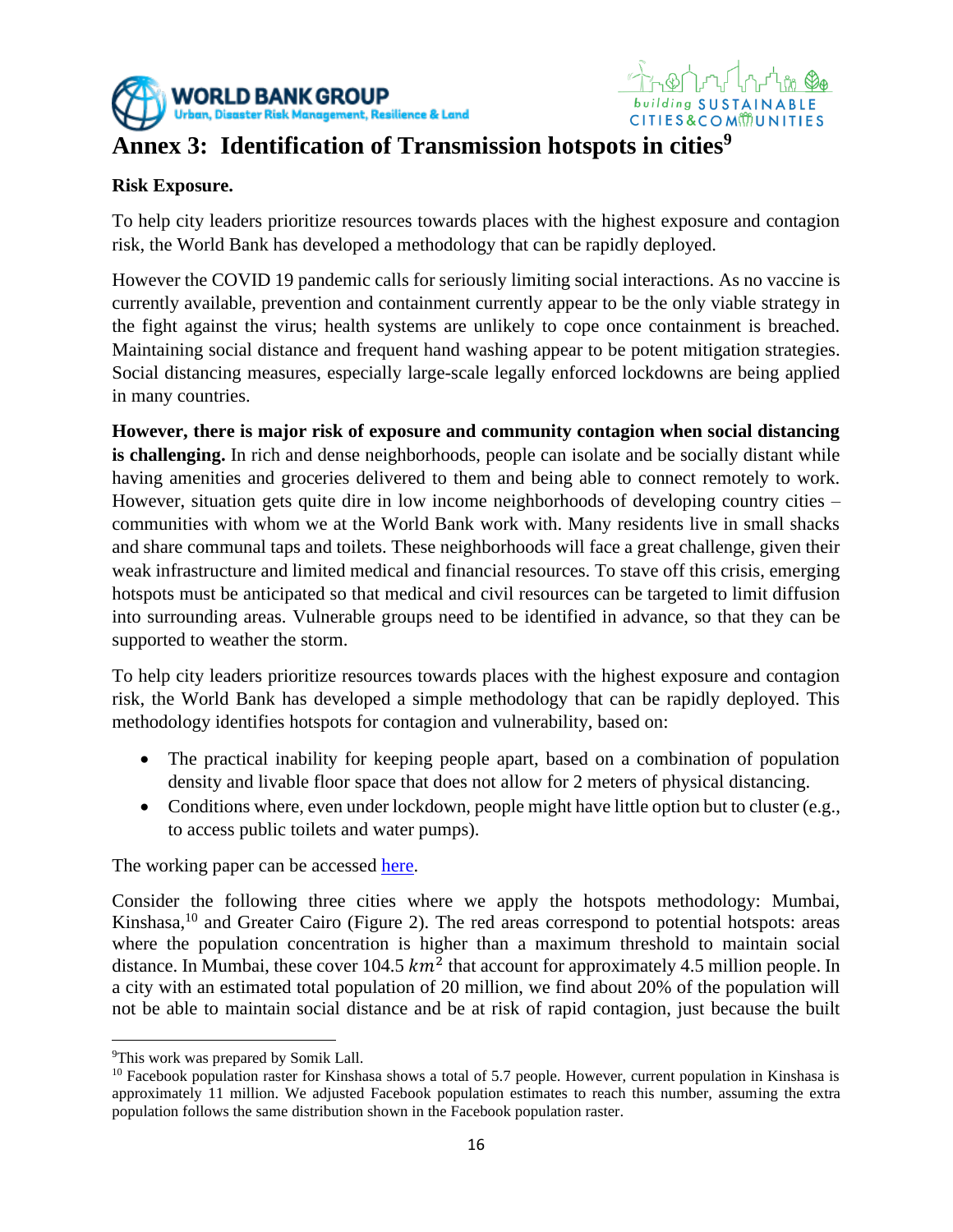



environment doesn't allow it. In Kinshasa, the hotspots cover approximately 138  $km$ ,<sup>2</sup> placing some 5.88 million people – about 53% of the total population – at risk. In Cairo, hotspots cover almost 84  $km$ ,<sup>2</sup> accounting for 5.5 million people or about 25% of the total population.

The reality that most of the at-risk population may live in informal settlements with poor living conditions poses additional concerns. For example, people in these hotspots may not have individual water and sanitation connections, which not only limits their ability to practice proper hygiene but also forces them to use crowded public facilities, increasing the chances of contagion and viral spread. Some areas may also have high levels of air pollution due to the type of cooking fuel used by households or illegal dumping and burning in the area. Since air pollution can cause lung and heart disease, these people are more likely to be at risk of complications from the coronavirus.



*Figure 2: Potential Exposure Hotspots* 

We identify a second set of hotspots, incorporating the location of key services and mobility towards them (Figure 3, in purple). For Mumbai, we use the location of public toilets as a key service that people will still use even under lockdown. We find that additional hotspots cover an extra 15  $km$ ,<sup>2</sup> often near the previous set of hotspots, and with a few new areas affected as well. These additional hotspots account for more than 600,000 people, bringing the total affected population to 5.2 million (an increase of 15% in people at risk). In Kinshasa, we use the location of water kiosks as the key service of interest. We find that additional hotspots cover an additional 32  $km<sup>2</sup>$  corresponding to a 13 percentage point increase in people at risk. This brings the total number affected to 6.6 million, or two-thirds of Kinshasa's population. In Cairo, we use the location of public toilets to find additional hotspots. These add 15  $km^2$  (to a total of almost 100  $km<sup>2</sup>$ ), and the total number of affected people increases by about 11 percentage points (to 36% of the total population).

*Figure 3: Potential Exposure Hotspots , accounting for access to basic services*